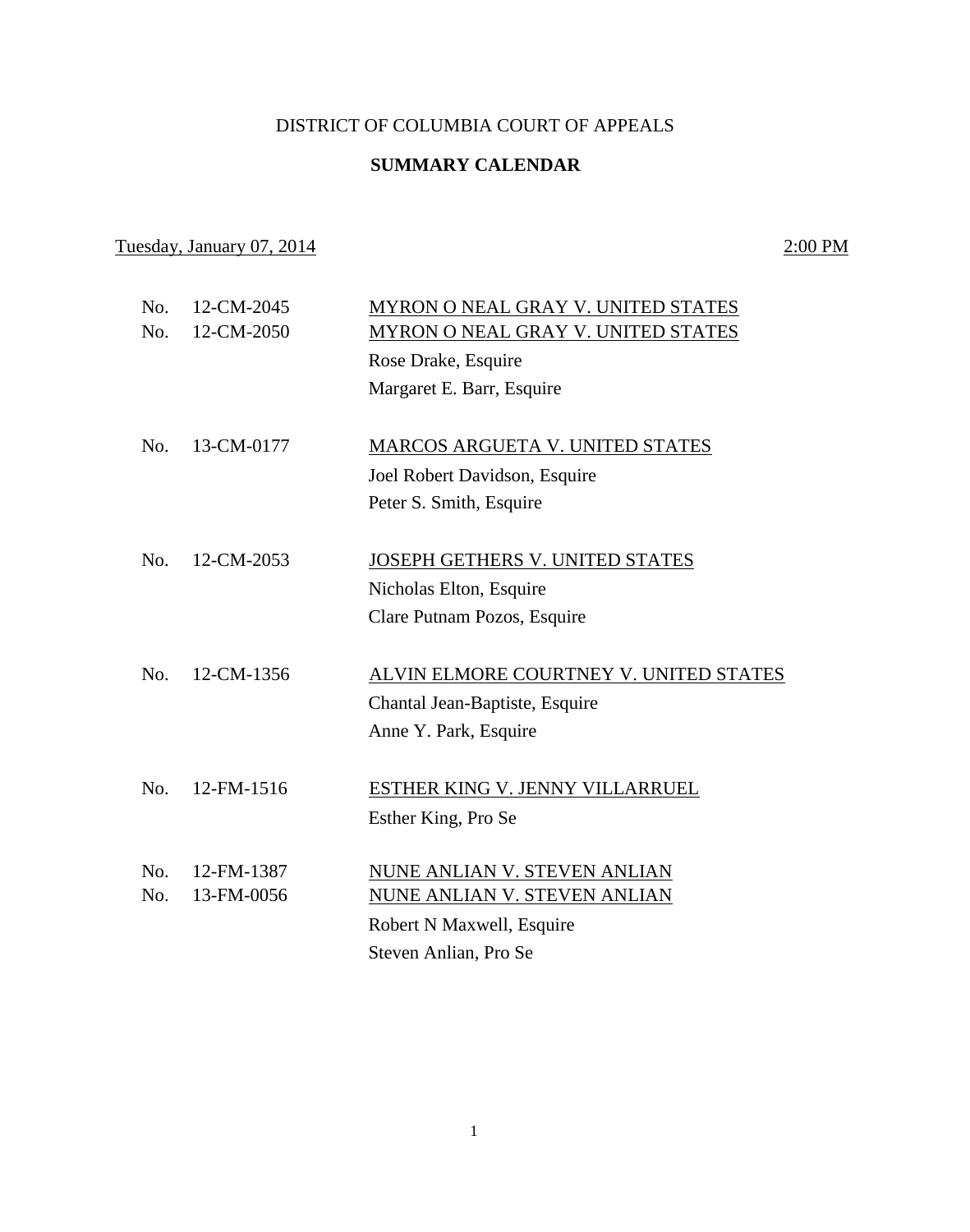| No. | 12-CM-1213                | <b>EDWIN CHEEK V. UNITED STATES</b>                            |
|-----|---------------------------|----------------------------------------------------------------|
|     |                           | James E. Drew, Esquire                                         |
|     |                           | Anne Y. Park, Esquire                                          |
| No. | 12-CM-1720                | <u>JOSE R. SARAVIA V. UNITED STATES</u>                        |
|     |                           | Sean Farrelly, Esquire                                         |
|     |                           | John P. Mannarino, Esquire                                     |
| No. | 12-CM-1879                | JEFFREY C. THOMAS V. UNITED STATES                             |
|     |                           | Ralph D. Robinson, Esquire                                     |
|     |                           | Karen Shinskie, Esquire                                        |
|     |                           |                                                                |
| No. | 11-CV-1653                | VERNESTINE GOFF V. BENJAMIN PEASANT                            |
|     |                           | Frederic W. Schwartz, Jr., Esquire                             |
|     |                           | Nathan I. Finkelstein, Esquire                                 |
|     |                           |                                                                |
| No. | 13-BG-0849                | IN RE: ABIGAIL ASKEW                                           |
|     |                           | <b>BAR REGISTRATION NO. 497703</b>                             |
|     |                           | Wallace E. Shipp, Jr., Esquire                                 |
|     |                           | David A. Carr, Esquire                                         |
| No. | 12-AA-1554                | SODEXO, ET AL., V. D.C. DEP'T OF EMPLOYMENT<br><b>SERVICES</b> |
|     |                           | Jonathan M. Marlin, Esquire                                    |
|     |                           | Matthew J. Peffer, Esquire                                     |
|     |                           |                                                                |
|     | Tuesday, January 14, 2014 | 2:00 PM                                                        |
|     |                           |                                                                |
| No. | 12-CF-1151                | ERNEST L. JOHNSON V. UNITED STATES                             |
|     |                           | Richard S. Stolker, Esquire                                    |

John P. Gidez, Esquire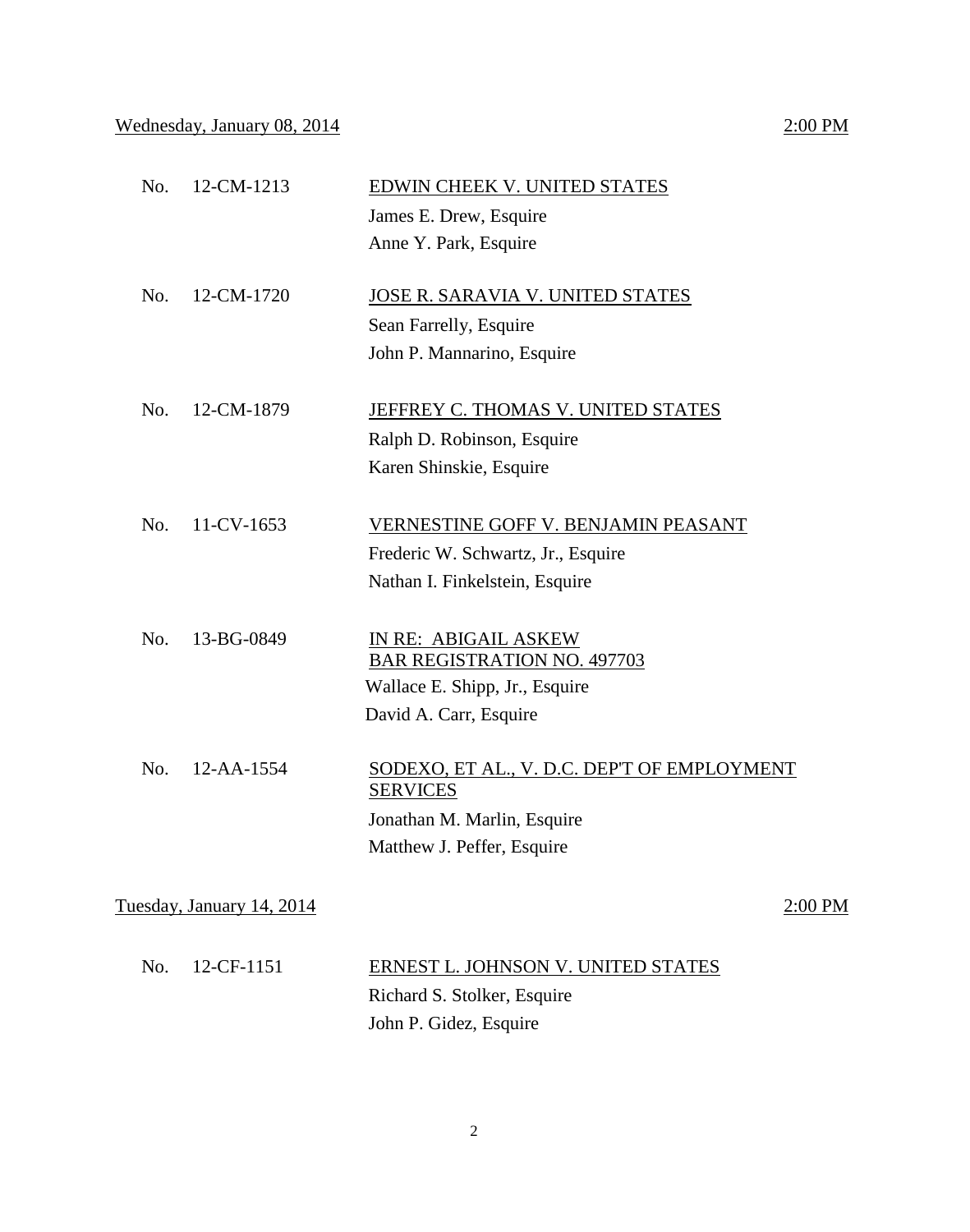| No. | 12-CF-1897                  | NATHANIEL ELLIS V. UNITED STATES         |
|-----|-----------------------------|------------------------------------------|
|     |                             | T. Gail Maddox-Levine, Esquire           |
|     |                             | Jay Apperson, Esquire                    |
| No. | 13-CM-0143                  | SHELTON D. FORD V. UNITED STATES         |
|     |                             | Fletcher P. Thompson, Esquire            |
|     |                             | Ann K. H. Simon, Esquire                 |
| No. | 13-CV-0020                  | ANDRENA CROCKETT V. DC HOUSING AUTHORITY |
|     |                             | Andrena Crockett, Pro Se                 |
|     |                             | Mashanda Mosley, Esquire                 |
| No. | 13-FM-0049                  | ARCHIE B. RUSS, JR. V. KYISHA D. POWELL  |
|     |                             | Ronald A. Colbert, Esquire               |
|     |                             | Abraham C. Blitzer, Esquire              |
|     |                             |                                          |
| No. | 12-CV-0050                  | ESTELA MALDONADO V. CHRISTOPHER LEWIS    |
|     |                             | Estela Maldonado, Pro Se                 |
|     |                             |                                          |
|     | Wednesday, January 15, 2014 | $2:00$ PM                                |
|     |                             |                                          |
| No. | 12-CM-0162                  | FISEHAYE HEDISH TELA V. UNITED STATES    |
|     |                             | Randy Evan McDonald, Esquire             |
|     |                             | Ann K.H. Simon, Esquire                  |
| No. | 12-CO-0373                  | THADDEUS A. FLETCHER V. UNITED STATES    |
| No. | 12-CO-1620                  | THADDEUS A. FLETCHER V. UNITED STATES    |
|     |                             | Thaddeus A. Fletcher, Pro Se             |
|     |                             | Margaret E. Barr, Esquire                |
|     |                             |                                          |
| No. | 13-CM-0185                  | WILLIAM FOLEFAC V. UNITED STATES         |
|     |                             | Donald L. Dworsky, Esquire               |
|     |                             | Sharon A. Sprague, Esquire               |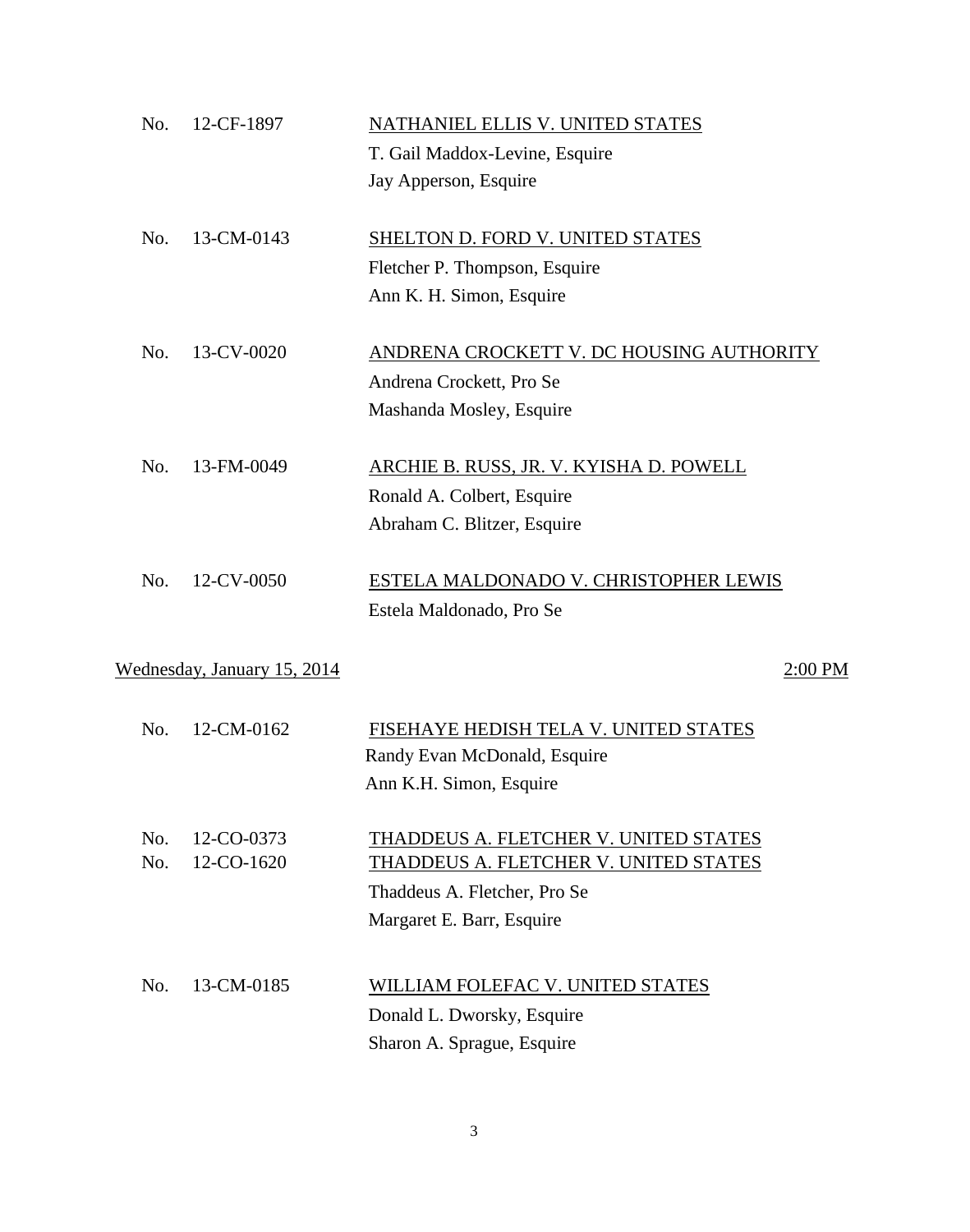| No. | 13-AA-0218                 | DONNA SPENCE, ET AL., AS SURVIVORS OF ALVIN N.<br>CARSON V. D.C. DEP'T OF EMPLOYMENT SERVICE<br>Benjamin T. Boscolo, Esquire |
|-----|----------------------------|------------------------------------------------------------------------------------------------------------------------------|
|     |                            | Mark W. Bertram, Esquire                                                                                                     |
|     |                            |                                                                                                                              |
| No. | 13-CV-0044                 | RAYMOND V. ELLIS V. WIPER CORPORATION                                                                                        |
|     |                            | Raymond V. Ellis, Pro Se                                                                                                     |
|     |                            | Ziad Haddad, Esquire                                                                                                         |
| No. | 13-AA-0379                 | INES BONILLA-ABREGO V. D.C. DEP'T OF                                                                                         |
|     |                            | <b>EMPLOYMENT SERVICES</b>                                                                                                   |
|     |                            | Michael J. Kitzman, Esquire                                                                                                  |
|     |                            | Todd S. Sapiro, Esquire                                                                                                      |
|     | Thursday, January 16, 2014 | 2:00 PM                                                                                                                      |
| No. | 12-CT-1622                 | LONNIE D. GRAY V. DISTRICT OF COLUMBIA                                                                                       |
|     |                            | David Carey Woll, Esquire                                                                                                    |
|     |                            | John J. Woykovsky, Esquire                                                                                                   |
| No. | 12-CV-1156                 | <b>TERRI THOMPSON MALLETT V. TOTAL HOME</b><br>RENOVATION, INC., ET AL                                                       |
|     |                            | Terri Thompson Mallett, Pro Se                                                                                               |
|     |                            |                                                                                                                              |
| No. | 13-CV-0055                 | CAMPBELL JOHNSON V. BORGER MANAGMENT, INC.                                                                                   |
|     |                            | Bernard A. Gray, Sr., Esquire                                                                                                |
|     |                            | Timothy P. Cole, Esquire                                                                                                     |
|     |                            |                                                                                                                              |
| No. | 13-CV-0490                 | BETTY BANKS V. EVELYN JONES, ET AL                                                                                           |
|     |                            | Ronald C. Jessamy, Esquire                                                                                                   |
|     |                            | Wendell Webster, Esquire                                                                                                     |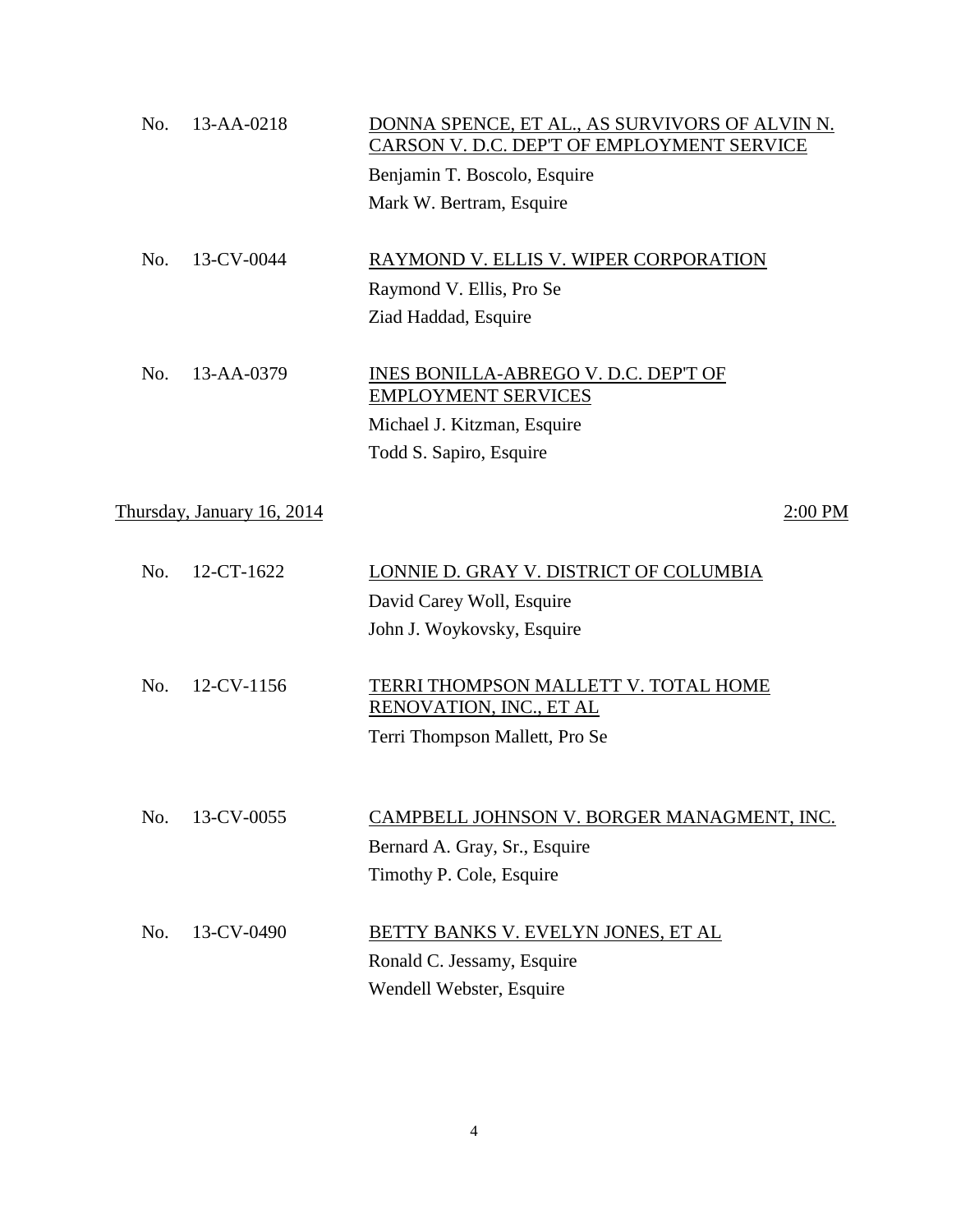| No. | 13-FM-0198                 | IN RE: PATRICK G. MERKLE; WILLIAM E. WALLACE,<br>III, APPELLANT. |
|-----|----------------------------|------------------------------------------------------------------|
| No. | 13-FM-0308                 | IN RE: PATRICK G. MERKLE, APPELLANT                              |
|     |                            | William E. Wallace, III, Pro Se                                  |
|     |                            | Patrick G. Merkle, Pro Se                                        |
|     |                            |                                                                  |
| No. | 12-CV-1812                 | ARCHIE LITTLE V. DC WATER AND SEWER                              |
|     |                            | <b>AUTHORITY, ET AL</b>                                          |
|     |                            | David A. Branch, Esquire                                         |
|     |                            | Grace E. Speights, Esquire                                       |
|     |                            |                                                                  |
|     | Thursday, January 23, 2014 | 2:00 PM                                                          |
|     |                            |                                                                  |
| No. | 12-CF-1930                 | ANTONIO SPARKS V. UNITED STATES                                  |
|     |                            | William T. Morrison, Esquire                                     |
|     |                            | John P. Gidez, Esquire                                           |
|     |                            |                                                                  |
| No. | 12-CF-0985                 | AZIM RAY V. UNITED STATES                                        |
|     |                            | Stephen D. Scavuzzo, Esquire                                     |
|     |                            | Peter S. Smith, Esquire                                          |
|     |                            |                                                                  |
| No. | 13-CO-0281                 | DENON R. KITT V. UNITED STATES                                   |
|     |                            | Denon Kitt, Pro Se                                               |
|     |                            | Anne Y. Park, Esquire                                            |
|     |                            |                                                                  |
| No. | 12-CF-0746                 | KARL BURRELL, JR. V. UNITED STATES                               |
|     |                            | Regina Michaels, Esquire                                         |
|     |                            | Suzanne C. Nyland, Esquire                                       |
|     |                            |                                                                  |
| No. | 13-CV-0169                 | KARL KENNEDY, ET AL V. CITY FIRST BANK OF D.C.,<br><u>N.A.</u>   |
|     |                            | Richard J. Bianco, Esquire                                       |
|     |                            | Kenneth M. Misken, Esquire                                       |
|     |                            |                                                                  |